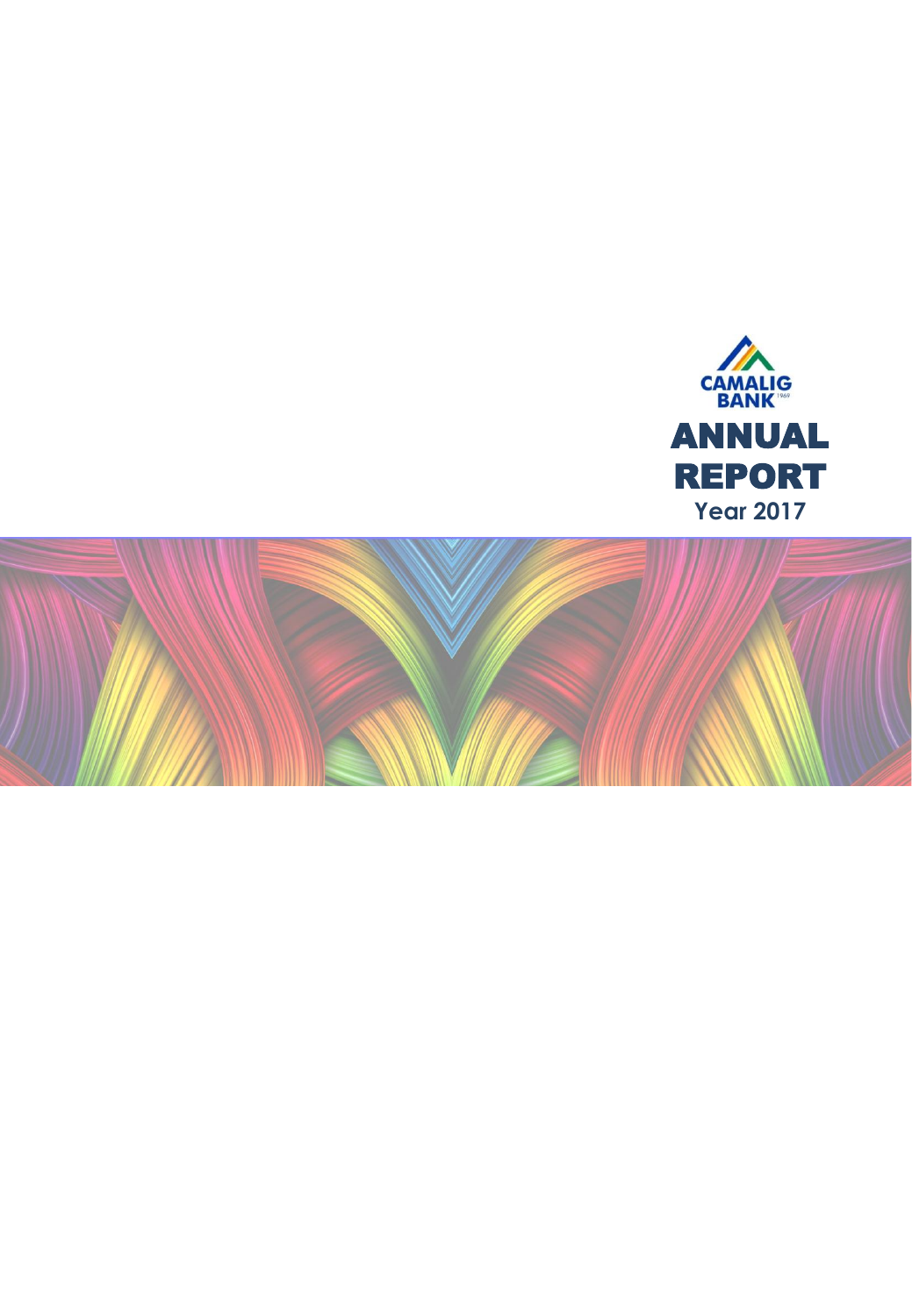## Company Profile

We are a financial institution committed to support our clients' wellbeing. We share our clients' aspiration that they are given financial assistance through competitive rates and competent service while ensuring that fiscal discipline is realized.

We give reasonable rates of return for the public's hard earned money as reflected in our savings rates. Special accounts give better proceeds.

We also offer money remittance services to cater to the needs of our Overseas Filipino Workers. We improve our services to go in stride with technological advances.

We consciously practice prudent decision making in all transactions. Corporate good governance is upheld as a way of life.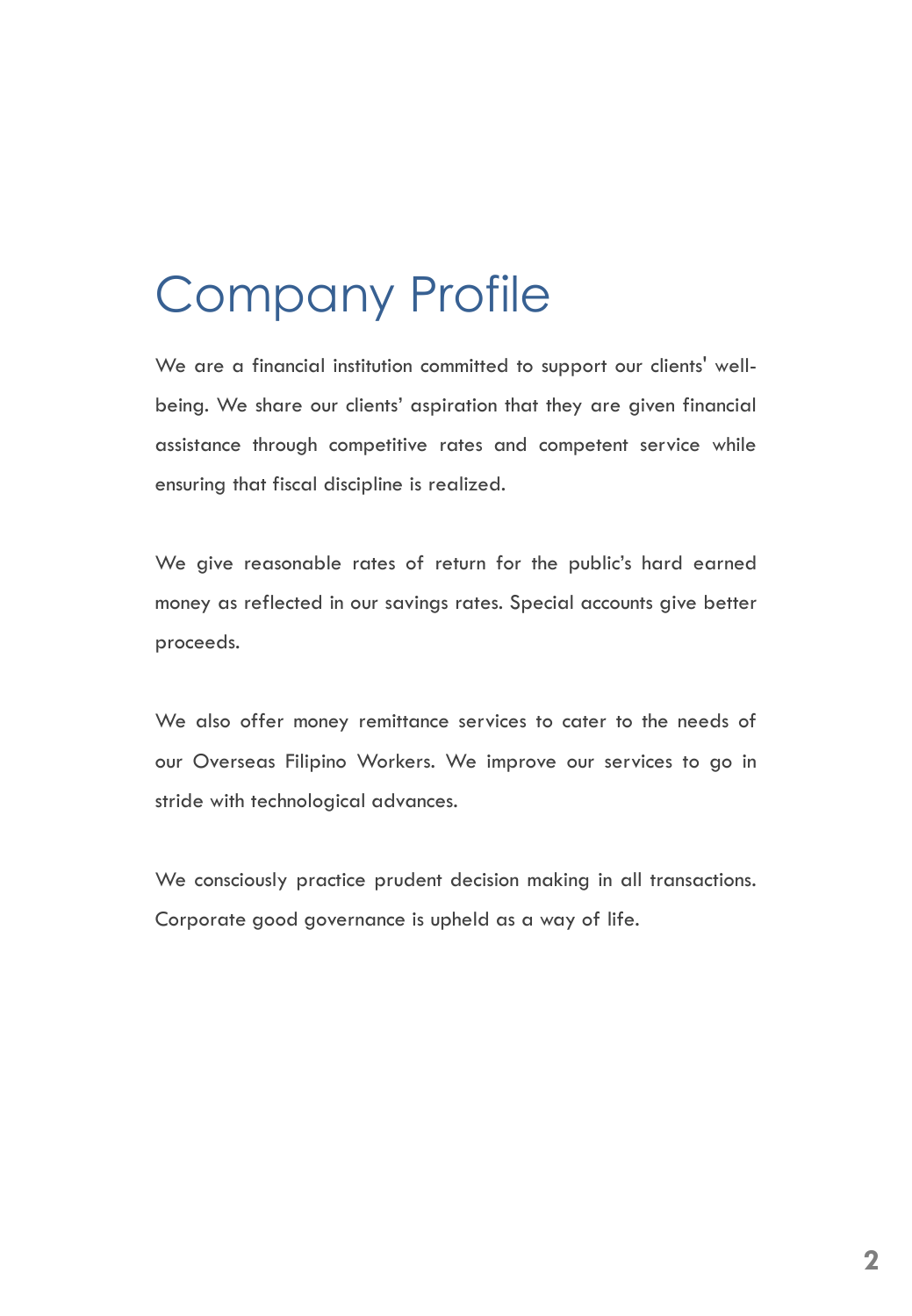## Vision

We will be the leading financial institution in the Bicol Region by focusing on the following:

Serving the underserved markets Building a robust and dynamic organization Building efficient and reliable processes Creating a wider reach Achieving superior financial performance Becoming a trusted rural banking partner

## Mission

To be the trusted partner in providing innovative, accessible and wide reaching financial products and services in the countryside.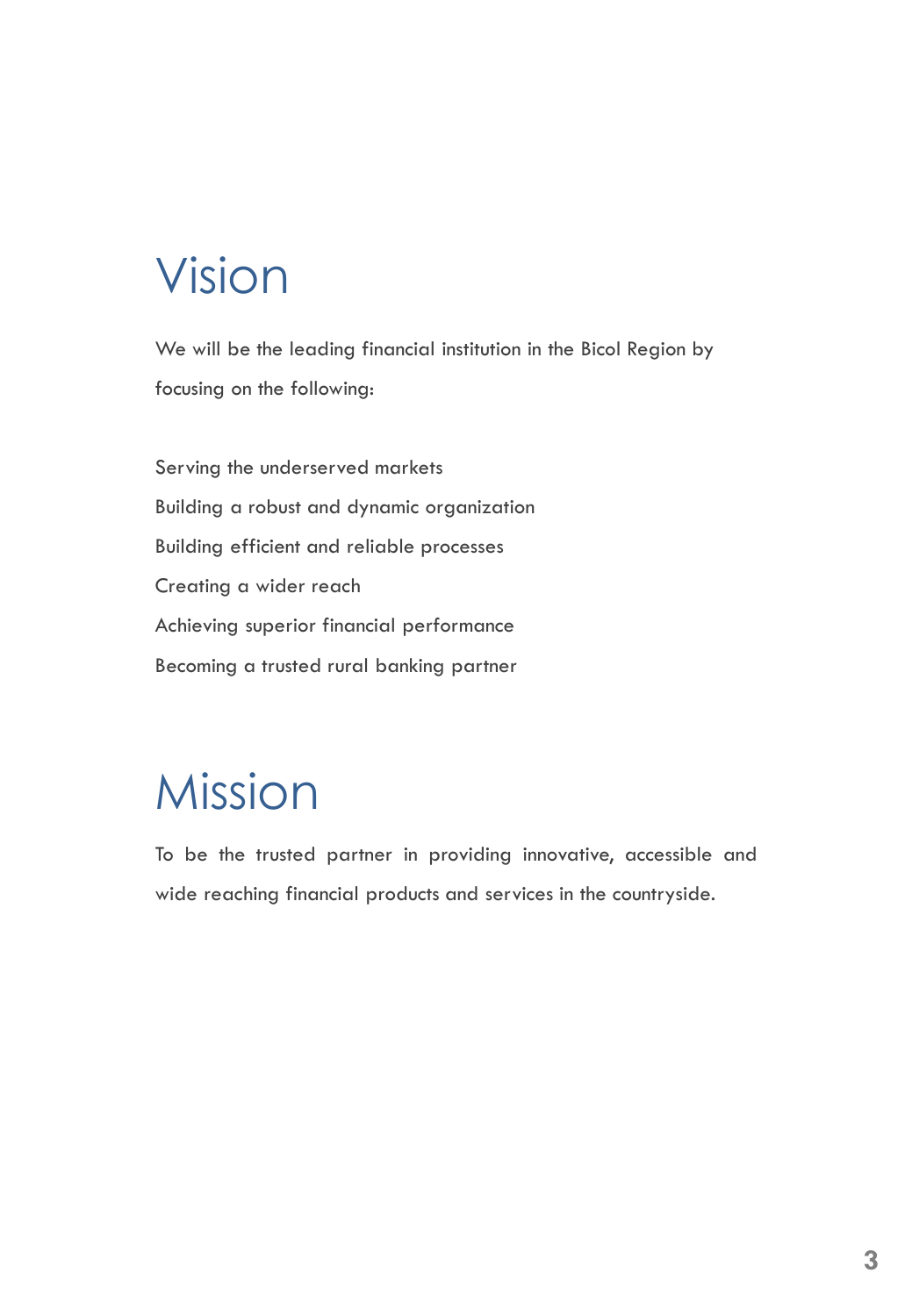## Core Values

### Relationship

#### Connect positively!

We value healthy and positive relationships in all our connections and dealings. We listen and communicate openly. We respect diversity, ideas and beliefs among ourselves. We offer personalized service and sincere partnerships to our clients and our community. We value effective teamwork and deep commitment to group decisions and actions. We believe that banking is all about relationship and the greatest reward we can have is when the people we wish to serve choose to bank with us.

### **Integrity**

#### Be worthy of trust and respect!

We demonstrate Integrity by remaining transparent in our dealings, being consistent, sincere and honest in all the things that we do. We match what we say with our actions. We see the connection of credibility, public trust and long-term success. We formulate sound policies to heighten understanding and professionalism to avoid situations where personal interests may conflict or appear to conflict. Whatever we have to offer, we assure that it is fired with a moral obligation to do business.

### Service

#### Go the extra mile!

Our clients are the reason for our business. We affirm this through personalized service that always looks for appropriate yet convenient ways of doing business with us. We are responsive, attentive, accessible and reliable when it comes to their financial needs. Most importantly, we value their feedbacks so we can improve our brand of service, elevate it above the competition and satisfy their financial needs.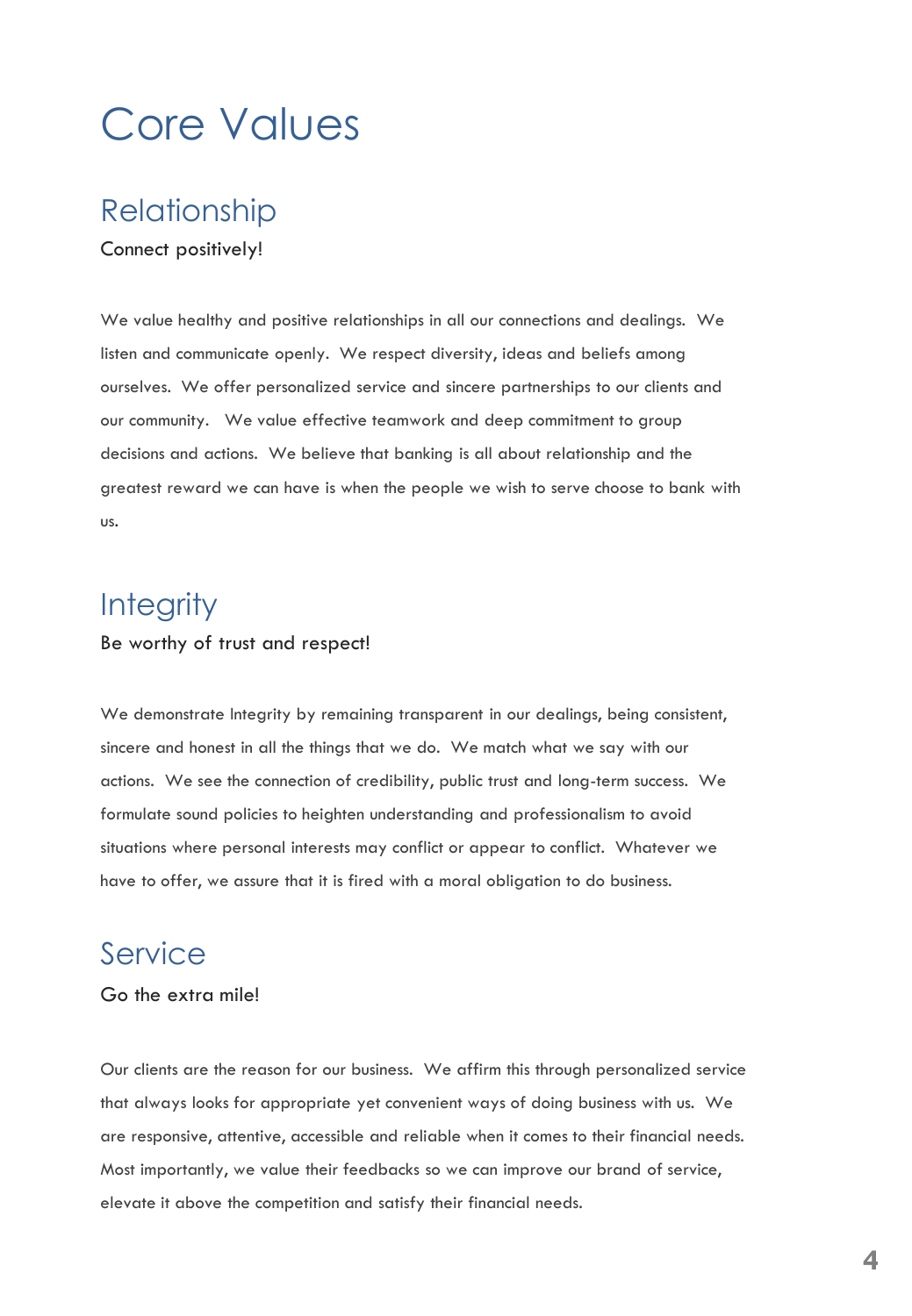### **Excellence**

#### Become better!

We believe that in order to be effective, the Bank must be run efficiently with the highest and superior standards in the industry. Therefore, we go beyond mere compliance and continually challenge ourselves to improve, overcome barriers and remain passionate in what we do. We achieve excellence by seeking the best talent through promotion of personal and professional development and instilling a high level of dedication and professionalism based on shared values.

### Stewardship

#### Create value and do our part!

We put significance in our stewardship role by being passionate and accountable in all our actions and decision. We are committed to create value not only to our business but also to our clients, partners and shareholders. We preserve institutional memory and honor the heritage of our past leaders by building on the foundation that is laid for us. We strive for unity and continuity. We do our part and remain prepared to successfully pass the baton at the right time to the capable hands of the next generation.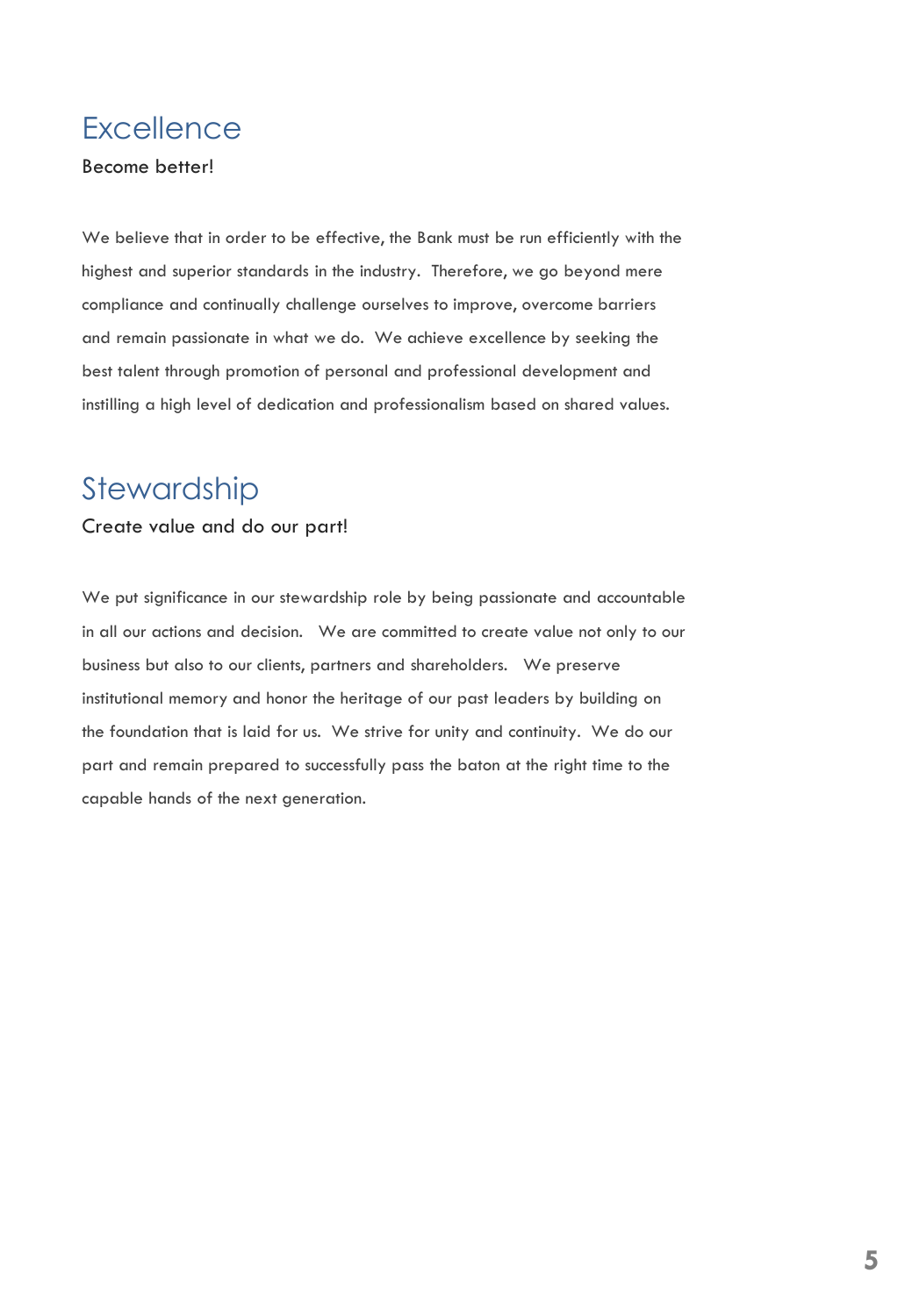## President's Message



Camalig Bank has always been committed in serving our clients with utmost integrity and transparency. Throughout the years, the Bank has continuously tried to find means to expand our presence in communities where we are needed most. This has always been one of the driving forces why we continue to go to places where we believe we can best carry out Bangko Sentral ng Pilipinas' call for financial inclusion.

Camalig Bank has merged and consolidated with two other rural banks in the Bicol region, i.e., RB Virac (2000) and RB Ocampo (2015) and opened 11 branch offices in a span of 18 years. As of December 31, 2017, Camalig Bank is ranked 31st out of all rural banks in the country with total resources of 1.14 billion.

As we journey in the coming years, we are optimistic that there is much to look forward to. We will continue to make our presence felt either through physical expansion or digital means or introduction of new products and services. We will also continue harnessing the organization through external and internal trainings in order to fully equip it to the demands and challenges of the times.

Notwithstanding the ever changing regulations in banking, the Bank believes that we should continue to adapt to such changes in order for us to better serve the trusting public. With this, you can bank with us with confidence!

> **JOSE MISAEL B. MORALEDA** Chairman/President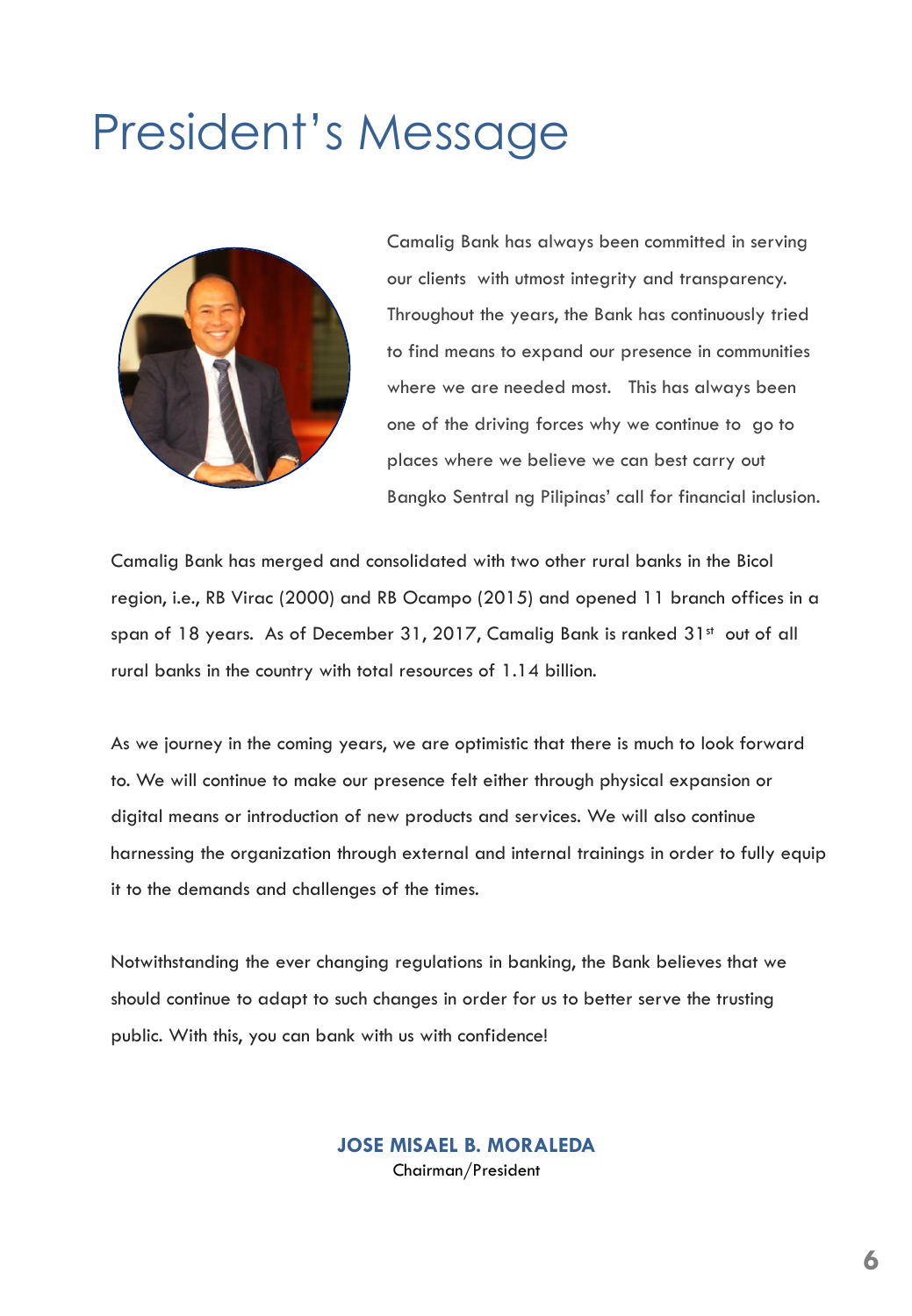# Financial Highlights

## Operating Results (in million pesos)

|                                    | 2017    | 2016   |
|------------------------------------|---------|--------|
| <b>Total Net interest Income</b>   | 110.59  | 99.63  |
| <b>Total Non-Interest Income</b>   | 35.61   | 29.21  |
| <b>Total Non-Interest Expenses</b> | 128.91  | 118.45 |
| Pre-provision Profit               | 110.95  | 99.63  |
| <b>Allowance for Credit Losses</b> | 22.22   | 26.02  |
| Net Income                         | 12.77   | 7.55   |
| Liquid Assets                      | 296.90  | 334.22 |
| Gross Loans                        | 644.19  | 666.13 |
| <b>Total Assets</b>                | 1.138   | 1.172  |
| Deposits                           | 833.70  | 791.31 |
| <b>Total Equity</b>                | 278.061 | 265.15 |

## Key Ratios

|                        | 2017      | 2016   |
|------------------------|-----------|--------|
| Return on Asset        | 1.11%     | 0.68%  |
| Return on Equity       | 4.70%     | 2.87%  |
| Liquidity Ratio        | $37.41\%$ | 42.21% |
| Capital Adequacy Ratio | 22.55%    | 21.52% |
| Past Due Ratio         | 7.61%     | 7.86%  |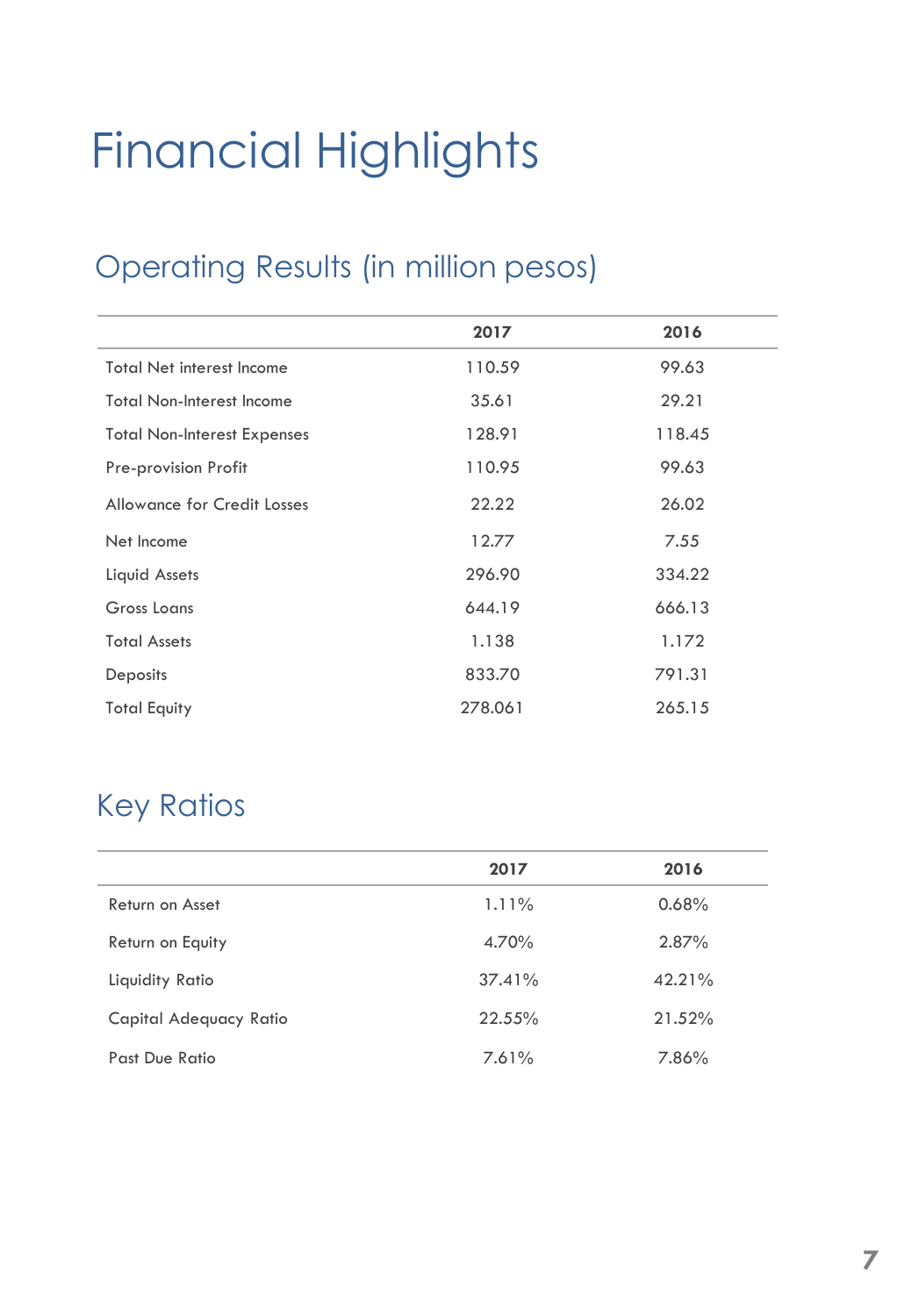## Risk Management

## Risk appetite and strategy

Camalig Bank has taken an active approach to risk management, ensuring that risks are mitigated and well understood in all cases.

The Board has established minimum and maximum thresholds that serve as guide for measuring different risks, tolerance levels, reviewing other key financial information and developing strategies to manage the Bank's Assets and Liabilities. These are contained in the Board-approved Camalig Bank Asset Liability Management (CALM) program.

### Risk exposure

The Bank's CAR and Liquidity position remained strong for 2017. This existing ratio is superior compared to Industry. Liquidity forecasting and controls have regularly been monitored by the ALCO and have continued to improve taking into consideration the regulatory and operational environments.

The Bank's PD ratio is within its set maximum limit and is superior compared to Industry. Collection and recoveries were made from clients that are unable to meet their loan obligation to reach a satisfactory conclusion while adhering to policy on treating clients fairly. Some accounts are offered with restructuring to adjust the repayments with their cash cycle and waiver of bank charges.

Loans to deposit is slightly below the minimum threshold but still manageable. It has been an ongoing challenge for the Bank to fully automate its systems and processes as these increases the exposure to operational risks. In 2017, decisions were made to enhance the core banking system by shifting to a new provider which is targeted to enable continued improvements in quality and efficiency of reports and transactions.

The Bank focuses on compliance with all relevant regulations, including any changes thereto. There is no over concentration of credit risk to a single borrower. The Bank is well-positioned with regards to its credit concentration levels.

### Risk structure

Camalig Bank's risk management structure is designed where roles and responsibilities are defined based on key function areas on the oversight of risk. It is comprised of the Board of Directors, key management positions and committees created and categorized into areas of operation/responsibilities.

The Bank's structure is constantly designed/redesigned not only to be responsive to the needs of the time but also to support the Bank's size with due consideration of its strategic direction while upholding its principles of good corporate governance.

The BOARD has overall responsibility for ensuring effective risk management within the Bank. The Board reviews report and procedures to ensure adherence with the CALM (Camalig Bank Asset and Liability Management) policy.

There are 3 BOD Committees: Audit Committee that monitors the regulatory risks; Corporate Governance and Compensation Committee that evaluates and recommends compensation and other benefits of the Bank's personnel (including officers and directors), as well as corporate governance matters; Risk Management Committee that is responsible for the development and oversight of the Bank's Risk Management Program.

Management Committees have been established to ensure detailed governance of different risk type.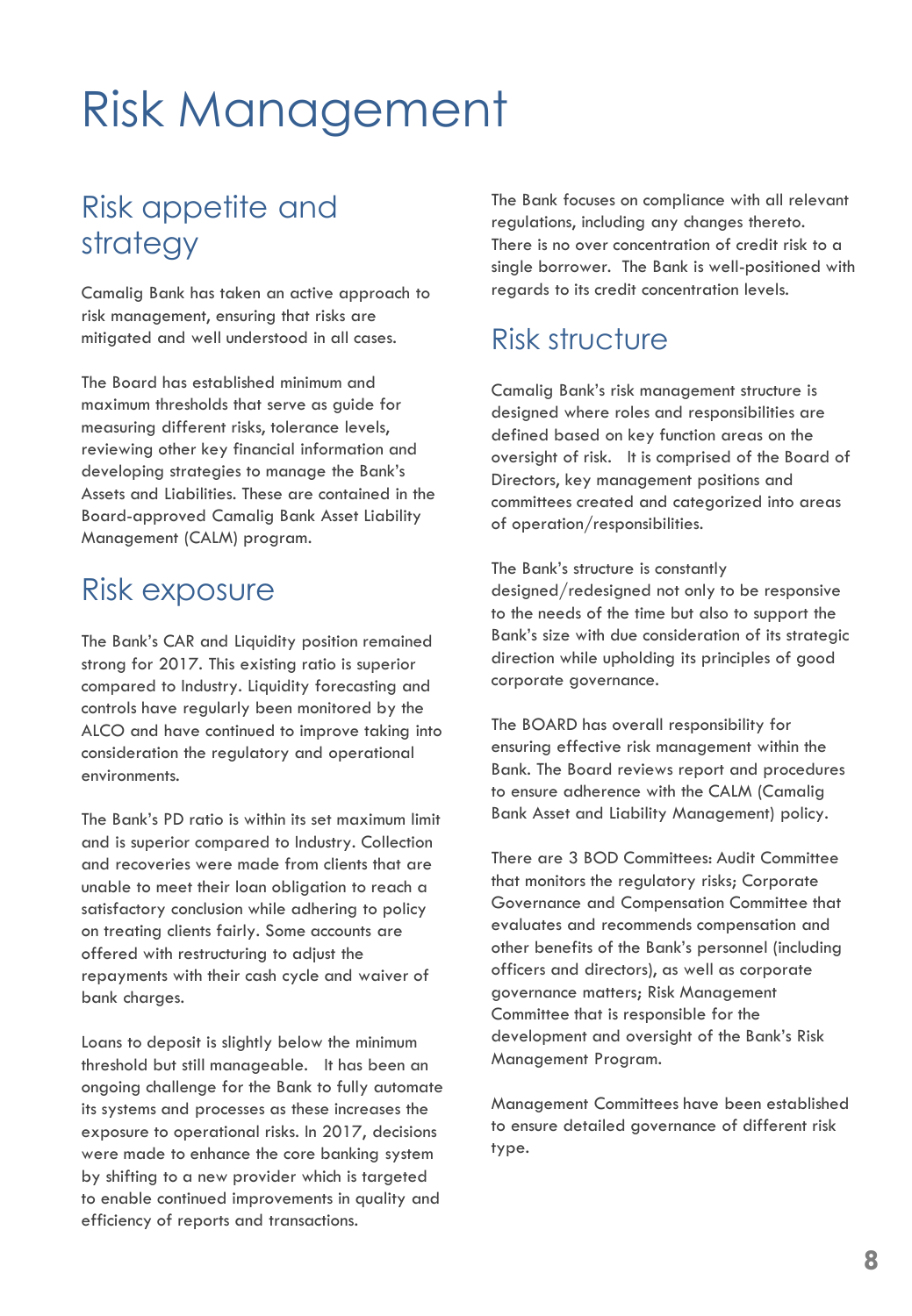## Corporate Governance

The guiding principles of Camalig Bank's Corporate Governance are summarized into 3S – which also serves as the heart of the Bank's corporate governance framework.

## Stewardship

Stewardship spells the principle of "accountability" as one of the primary goals of the Bank when developing policies and procedures and in the conduct of operation. It is the view of the Bank that accountability is not only a proper function in itself but it also plays a critical role in achieving prevention.

Through "accountability" and sense of stewardship, the Bank and its people shall focus to achieve improvements based on self-awareness and empowerment. Taking "accountability" allows the Bank more opportunity to prudently utilize all of its resources for continuing progress and development.

## **Sustainability**

Camalig Bank recognizes that thinking in terms of sustainability hand in hand with social responsibility makes good business sense and strategy. It helps the Bank in coming up with decisions where all sides, economically, socially and environmentally, are considered.

By embracing and being open to new ideas, technologies and methods where the needs of the present and future generations are properly considered if not fulfilled, the Bank's business operation shall be driven towards continuous improvement and excellence.

## **Straightforwardness**

Straightforwardness in all Bank dealings promotes transparency. The Bank views this as a gateway to earning credibility and public trust. Without credibility and trust, the Bank cannot survive.

Through transparency the Bank aims to build trust within its operational environment and ecosystem for its longterm success.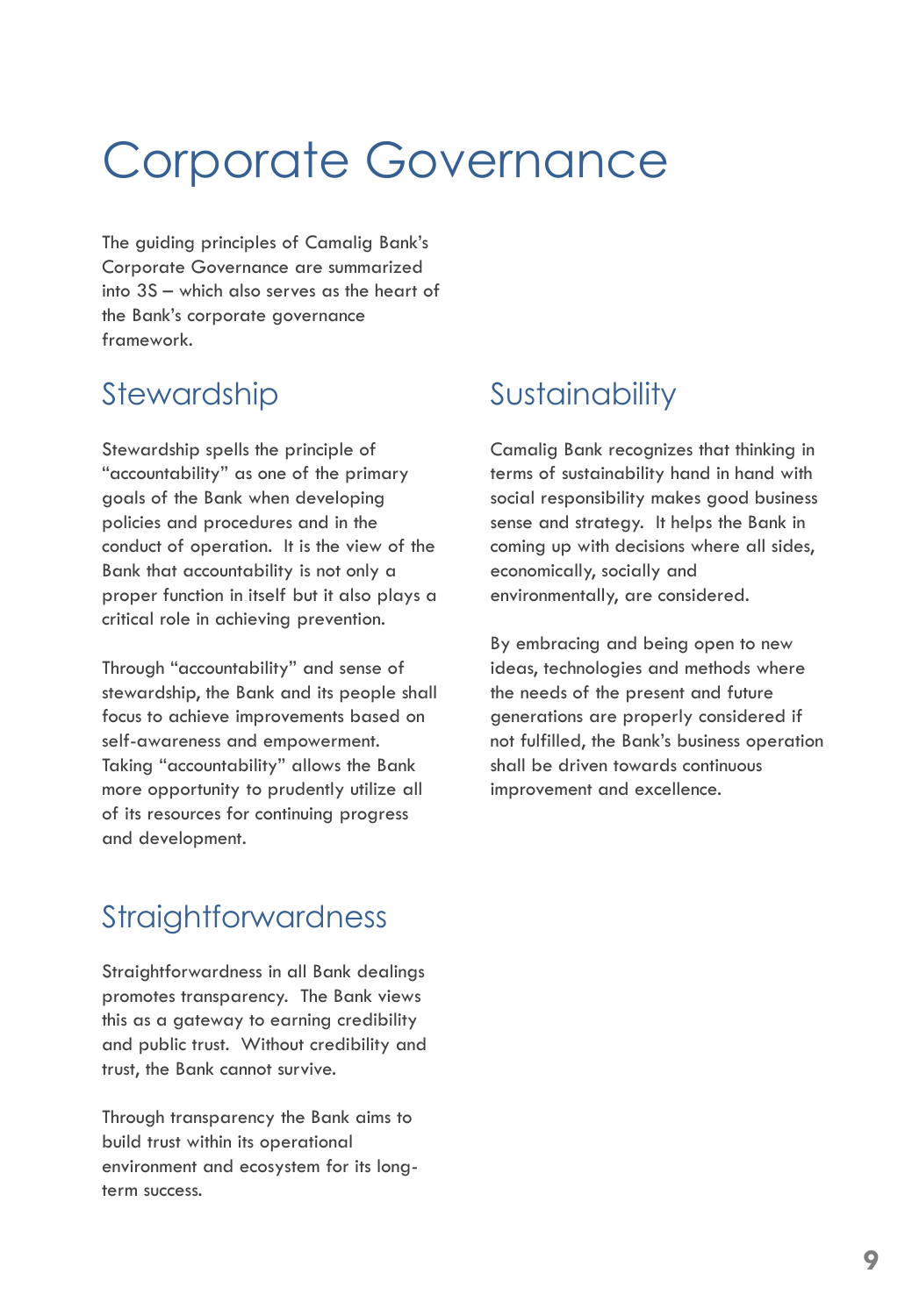## Board of Directors

The Bank's Board of Directors is comprised of nine (9) members who are elected by the Bank's stockholders entitled to vote at its annual stockholders' meeting.

The Board is responsible for ratifying decisions, monitoring and overseeing management action and performance.

The Board has the duty to act for the Bank and in accordance with their best judgment.

The Board is responsible for approving and overseeing the Bank's strategic objectives, risk strategy, corporate governance, and corporate values.

The Board shall foster the long-term success of the Bank, and to sustain its competitiveness and profitability.

### Chairman of the Board

The Chairman of the Board presides at all board meetings and ensures that meetings are held in accordance with the Bank's bylaws. He provides leadership in the board, and assists in ensuring compliance with the Bank's corporate governance guidelines. He maintains qualitative and timely communication lines between the board and the management. He also ensures that the board maintains a sound decisionmaking process.

| Name                                    | Type of<br>Directorship | No. of years<br>served as<br>Director | Number of<br><b>Direct Shares</b><br>Held* | Number of<br><b>Indirect Shares</b><br>Held | Percentage of<br>Shares against<br>Outstanding<br>Shares of the Bank |
|-----------------------------------------|-------------------------|---------------------------------------|--------------------------------------------|---------------------------------------------|----------------------------------------------------------------------|
| Jose Misael B. Moraleda                 | Executive               | 2.5                                   | 307,513                                    | $1***$                                      | 14%                                                                  |
| Geraldine P. Moraleda                   | Executive               | 2.5                                   | 217,199                                    |                                             | 10%                                                                  |
| Martin Faustino B.<br>Moraleda, M.D.    | Non-executive           | 2.5                                   | 304,898                                    |                                             | 14%                                                                  |
| Josefina B. Valer, M.D.                 | Non-executive           | 2.5                                   | 5,305                                      |                                             | $0\%$                                                                |
| Ana Maria B. Moraleda                   | Non-executive           | 2.5                                   | 304,890                                    |                                             | 14%                                                                  |
| Atty. Ferdinand M. Casis                | Independent             | 2.5                                   |                                            |                                             | $0\%$                                                                |
| Atty. Andres David M.<br><b>Bolinas</b> | Independent             | 2.5                                   |                                            |                                             | $0\%$                                                                |
| Rogelio A. Encinas, CPA                 | Independent             | 1.4                                   |                                            |                                             | $0\%$                                                                |
| Atty. Christopher A. Tan                | Independent             | 6 months                              |                                            |                                             | $0\%$                                                                |

#### Board Composition and Other Details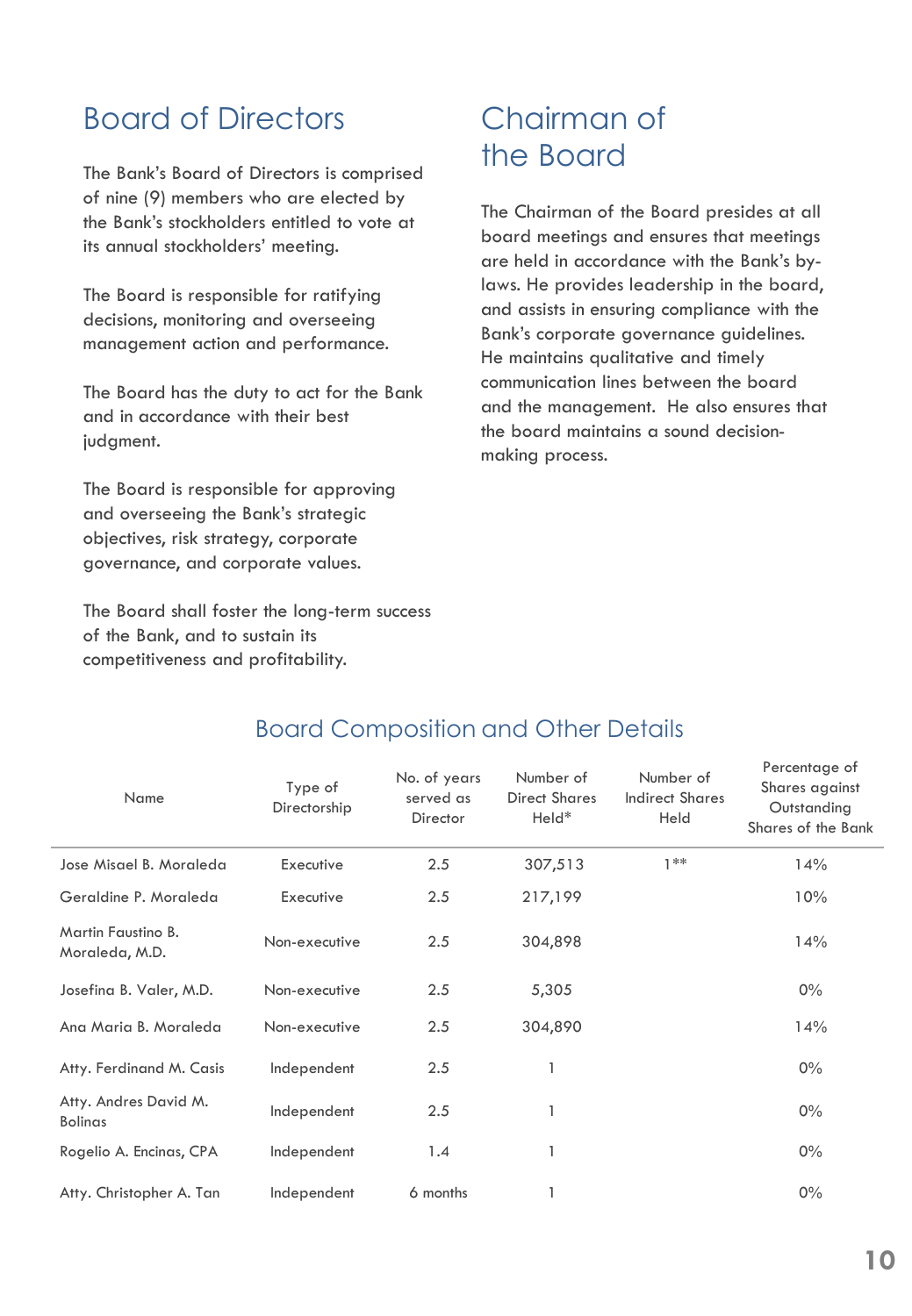

 $(L-R)$ 

#### Atty. Andres David M. Bolinas

Filipino, 44 years old Previous affiliation: Air Philippines Corp.; Lafarge Iligan, Inc.; Lafarge Mindanao, Inc. Concurrent directorship/officership: Republic Cement Land & Resources, Inc.; Republic Cement Mindanao, Inc.; Republic Cement Iligan, Inc.; PVLB, Inc.

#### Josefina B. Valer, MD

Filipino, 58 years old Previous affiliation: JP Rizal Hospital Concurrent directorship/officership: Lagonoy High School

#### Atty. Ferdinand M. Casis

Filipino, 58 years old Previous affiliation: NEC Multipurpose Cooperative; Department of Agrarian Reform Concurrent directorship/officership: Sentro ng Alternatibong Lingap Panlegal; Ateneo de Manila University College of Law; National Confederation of Cooperatives; Far Eastern University Institute of Law; K-Cooperative -Cooperative **11**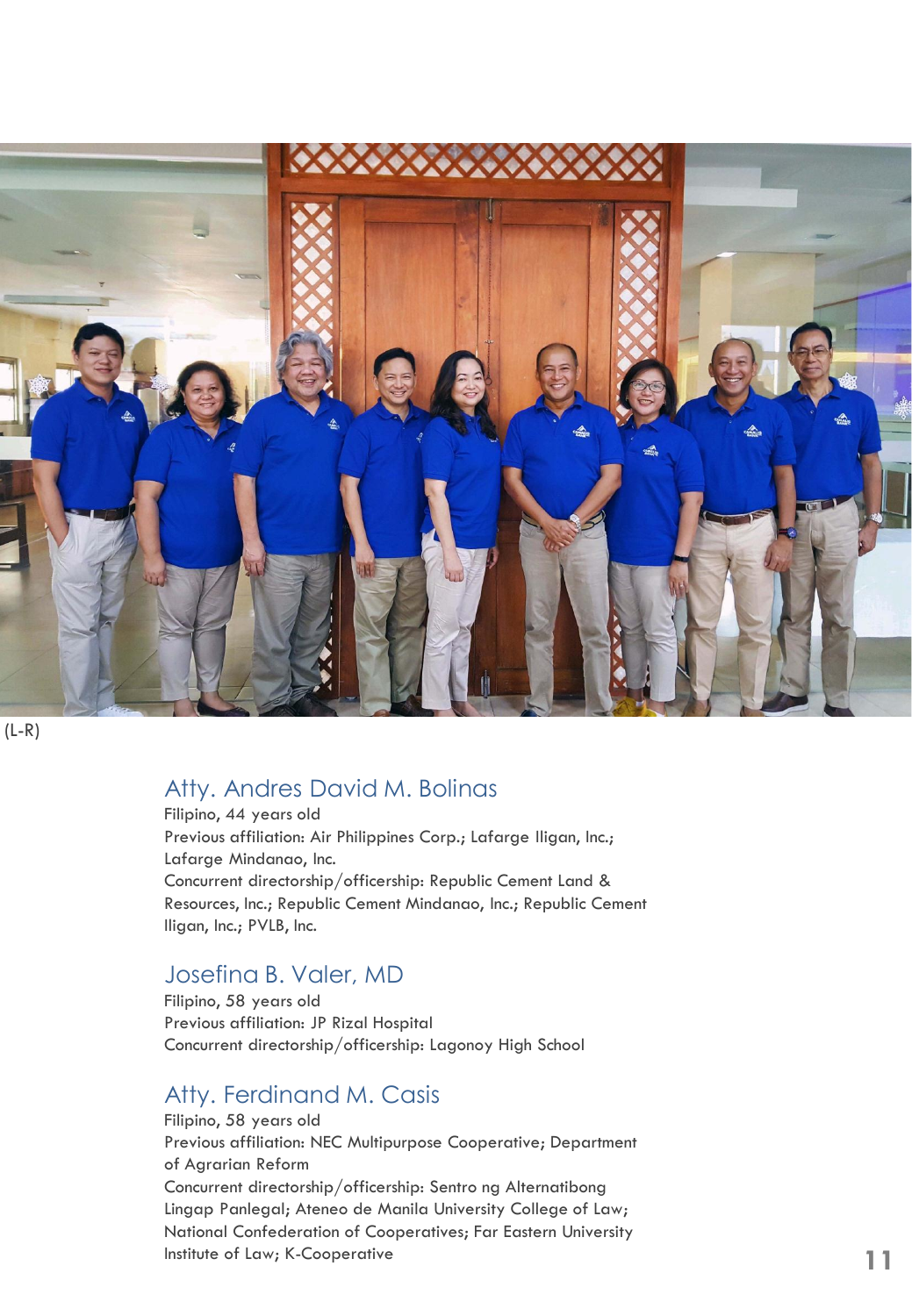#### Atty. Christopher A. Tan

Filipino, 48 years old Previous affiliation: Bridge Philippines Investments; Grameen Foundation Asia; Shore Bank Advisory Services; SALIGAN; Ateneo de Manila University Concurrent directorship/officership: PHINMA Education; Fair Training Center

#### Geraldine P. Moraleda

Filipino, 48 years old Previous affiliation: Ateneo Center for Social Policy & Public Affairs; Philippine Business for Social Progress; Urban Bank Concurrent directorship/officership: Ayuda de Manos, Inc.

#### Jose Misael B. Moraleda

Filipino, 52 years old

Previous affiliation: Social Action Center – Archdiocese of Legazpi; Albay Chamber of Commerce and Industry Concurrent directorship/officership: Ammin Holdings, Inc.; FC Moraleda, Inc.; Ayuda de Manos, Inc.; Sacred Heart Clinic Legazpi City, Inc.; Albay Electric Cooperative; Rural Bankers Research & Development Foundation, Inc.

#### Ana Maria B. Moraleda

Filipino, 50 years old Previous affiliation: Fort Bonifacio Development Corp.; The Manor, Camp John Hay; Fil-Estate Group of Companies; Mareco Broadcasting Network Concurrent directorship/officership: Ammin Holdings, Inc.; PVLB, Inc.; Philippine Transmarine Carriers, Inc.

#### Martin Faustino B. Moraleda, MD

Filipino, 54 years old Previous affiliation: Lourdes Hospital Concurrent directorship/officership: FC Moraleda, Inc.; Sacred Heart Clinic Legazpi City, Inc.; Estevez Memorial Hospital; Bicol Regional Training and Teaching Hospital

### Rogelio A. Encinas, CPA

Filipino, 68 years old Previous affiliation: Bangko Sentral ng Pilipinas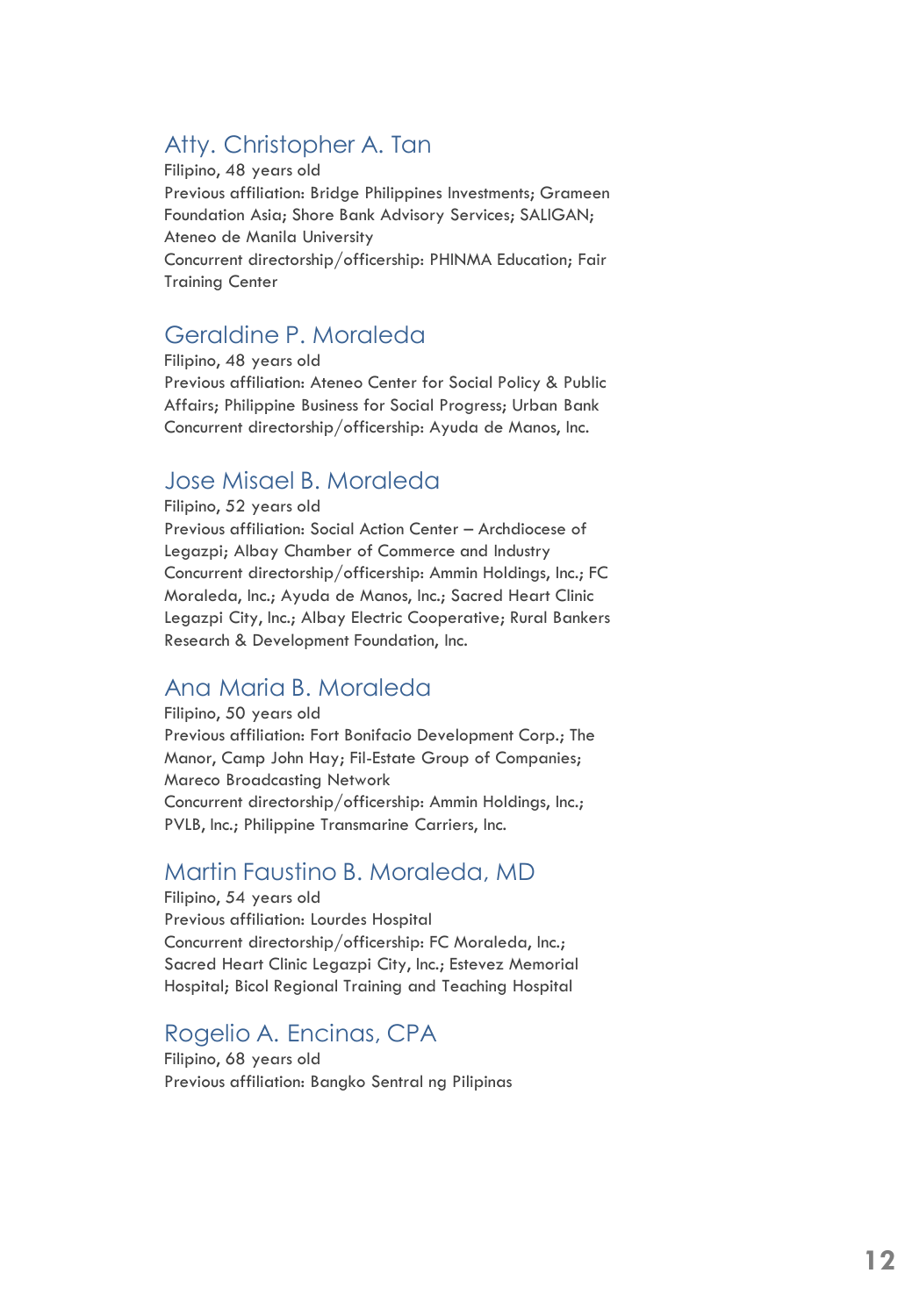## Board Administration

The Board implements and accomplishes an annual self-rating system that measures the performance of the board and the senior management.

Each new member of the board is required to undergo an orientation and a corporate governance seminar within three (3) months from date of election/ appointment. To maintain a current and effective board, all members are encouraged to attend at least one (1) training or seminar relevant to the banking operation per year.

The Bank's Corporate Governance Manual provides the succession procedures in cases of planned and unplanned separation of a BOD member. The policy and procedures are subject for review annually.

Compensation, which may be in various forms, is fixed by a Board resolution, pursuant to the Bank's By-Laws. The CEO / Executive Director receives remunerations as officer and not as director. Remuneration of officers follows the Bank's pay structure as approved by the Board.

The Bank chooses individuals with sufficient banking knowledge to serve as members of the Board and senior management through a critical nomination process, following a set of criteria and qualifications, to ensure that they are fit and proper for the position.

| <b>Name of Directors</b> |                                                                | <b>Board</b><br>No. of Meetings |      | <b>Audit Committee</b><br>No. of Meetings |      |
|--------------------------|----------------------------------------------------------------|---------------------------------|------|-------------------------------------------|------|
|                          |                                                                |                                 |      |                                           |      |
| 1                        | Jose Misael B. Moraleda                                        | 14                              | 100% | N.A.                                      | N.A. |
| $\overline{2}$           | Geraldine P. Moraleda                                          | 14                              | 100% | N.A.                                      | N.A. |
| 3                        | Martin Faustino B. Moraleda, M.D.                              | 13                              | 93%  | N.A.                                      | N.A. |
| $\overline{4}$           | Josefina B. Valer, M.D.                                        | 13                              | 93%  | N.A.                                      | N.A. |
| 5                        | Ana Maria B. Moraleda                                          | 14                              | 100% | N.A.                                      | N.A. |
| 6                        | Atty. Ferdinand M. Casis                                       | 13                              | 93%  | 10                                        | 100% |
| 7                        | Atty. Andres David M. Bolinas                                  | 12                              | 86%  | 9                                         | 90%  |
| 8                        | Rogelio A. Encinas, CPA                                        | 14                              | 100% | 10                                        | 100% |
| 9                        | Atty. Christopher A. Tan*                                      | 5                               | 83%  | N.A.                                      | N.A. |
|                          | <b>Total Number of Meetings Held</b><br><b>During the Year</b> | 14                              |      | 10                                        |      |

\*Elected as Independent Director on 19 August 2017

Note: Corporate governance and risk management concerns are discussed by the Board en banc. For the compensation and payscale, last meeting was held on 21 January 2017.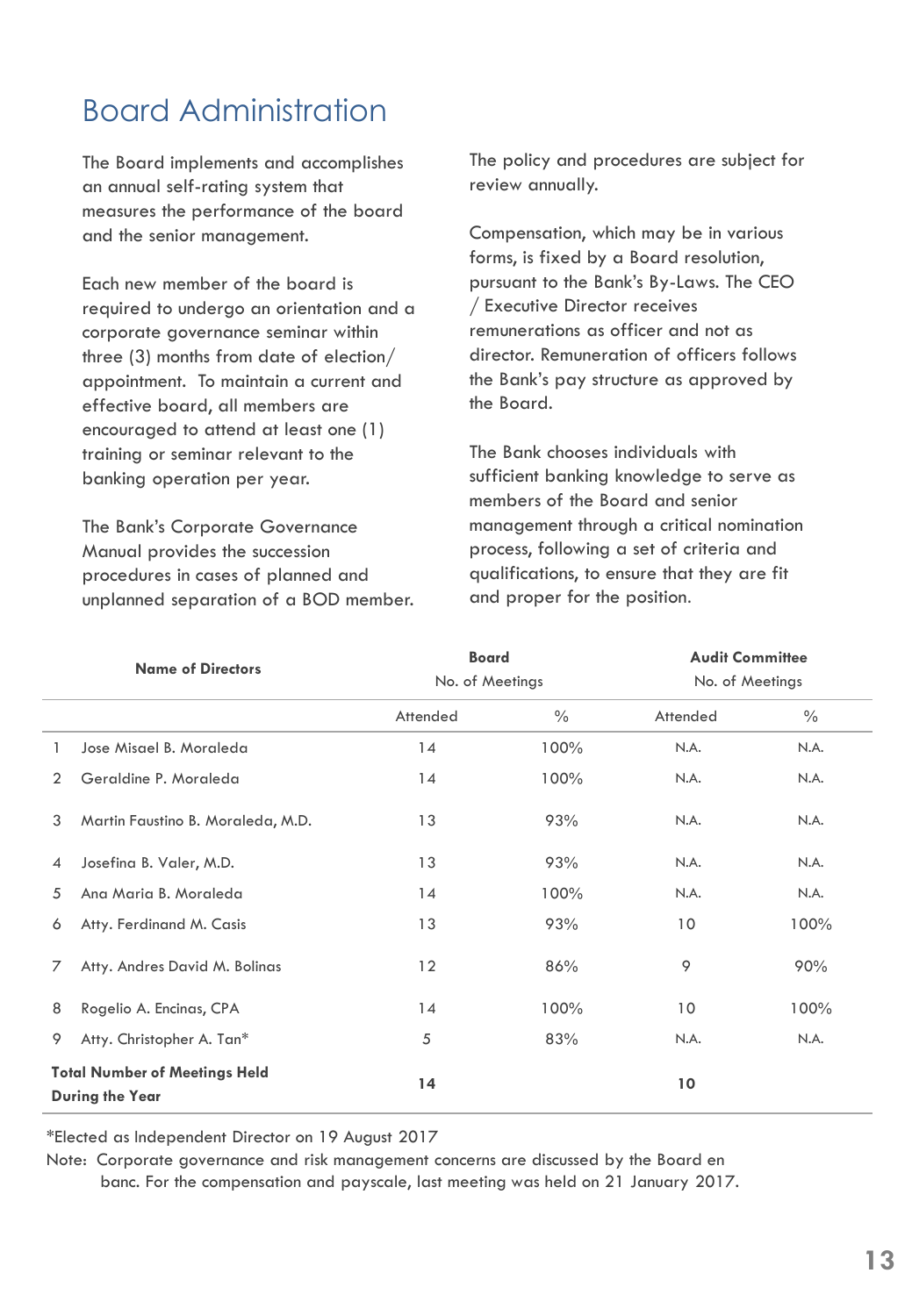## Independent Function

### Independent Directors

The Bank has three (3) independent directors. They are selected based on their ability to exercise impartiality and sound judgment which are independent from the views of senior management.

### Internal Audit

The Internal Audit Department implements the Bank's Audit Program. It reports directly to the Audit Committee. The adequacy and effectiveness of the Bank's internal control system is periodically reviewed and changes are recommended, if any, by the Department Head.

## Compliance Department

The Bank's Compliance Department designs and implements the Bank's Compliance System. It reports directly to the Corporate Governance and Compensation Committee and whenever necessary, to Audit Committee and Risk Management Committee.

## Related Party **Transactions**

The Bank recognizes the need to strengthen its policy on related party transactions to avoid or mitigate risks of conflict of interest and abuse that are disadvantageous to the Bank and its depositors, creditors and other stakeholders.

The policy on Related Party Transactions is in conjunction with the following existing policies:

- Code of Conduct and Ethical Policy
- Conflict of Interest Policy
- Policy on Lending to DOSRI
- Whistleblowing Policy

For the year 2017, no material related party transactions were recorded.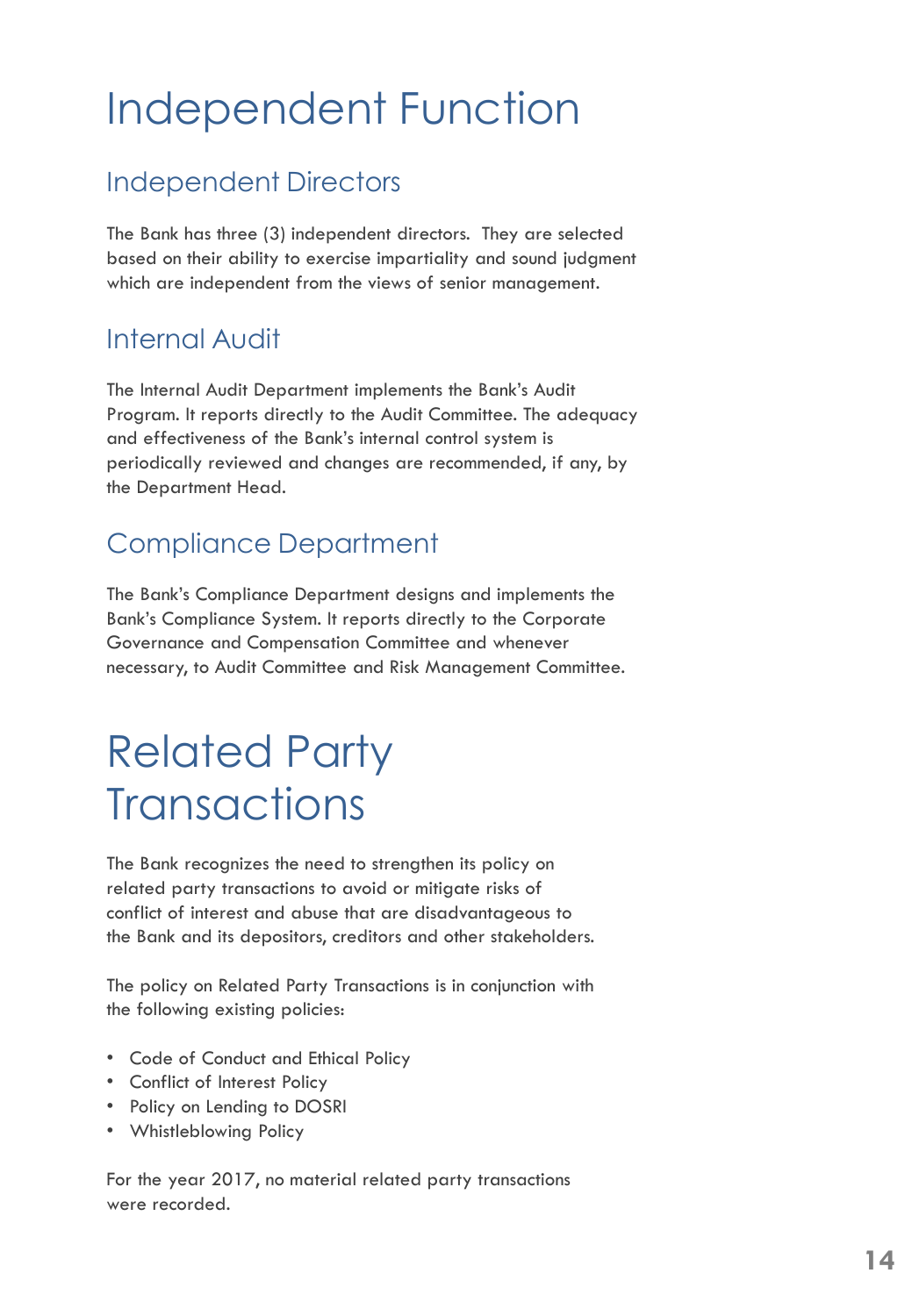## **Dividend Policy**

The Bank is compelled to declare dividends when its retained earnings shall be in excess of 100% of its paid-in capital, except when the Bank is prohibited by the BSP or any FI / creditor to do so without consent; or when such retention is necessary for special circumstances, such as the need for special reserves; or when justified by definite and approved corporate expansion projects or programs. In 2017, no dividends were declared.

## Anti-money Laundering Governance

The Bank has established an AML Program with a duly approved written Manual containing among others the following salient information: defined duties and responsibilities, customer identification process (Cash Operations Manual), reporting system, record-keeping guidelines and disposal procedures and training program.

For 2017, applicable provisions of BSP Circular 950 were incorporated in the Cash Operations Manual and policy controls on proper checking of required reports were also enhanced.

AML trainings were conducted three times in the Orientation Seminar on Banking, thrice in the quarterly Inter-unit Resource Sharing and part of the modules of the Supervisory Training Program (STP) of the Bank.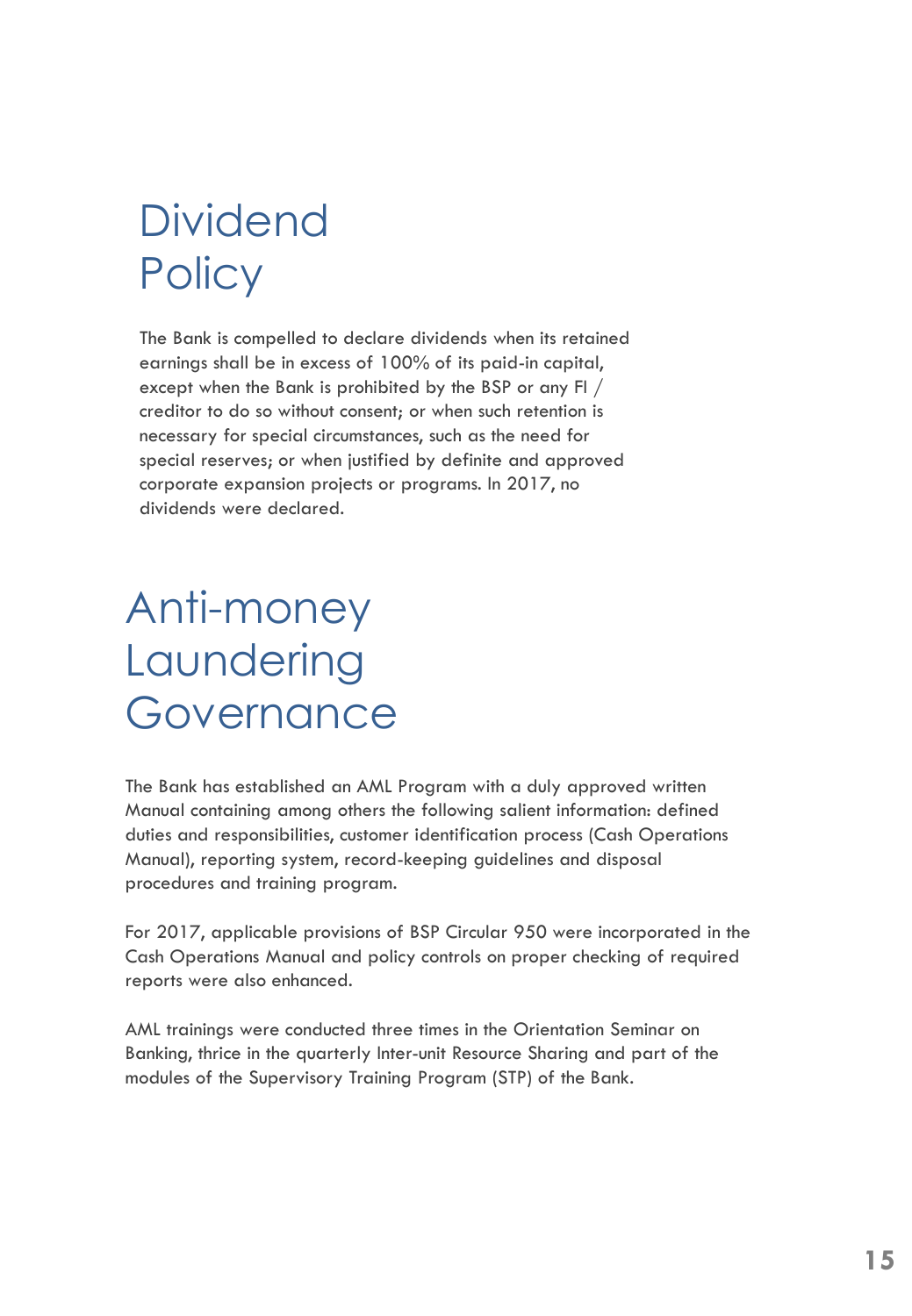## Consumer Protection

The Board is responsible for ensuring that the Bank has an updated consumer protection compliance program which is embedded in the Bank's business operations. It shall demand to be apprised of consumer protection current trends, regulatory updates, exceptions to related Bank policies and amendments thereto.

A Consumer Support Unit is placed in the Bank's organizational structure and positioned under the Corporate Affairs Department (CAD) to centrally address and manage the Bank's consumer protection compliance. The primary objective of the Bank's consumer protection program is to reduce regulatory violations and protect consumers from noncompliance and associated harms or loss.

The risk management structure of the Bank on financial consumer protection is designed where roles and responsibilities are defined based on key function areas on the oversight of risks. A risk process map is in place to guide the organization.

Camalig Bank recognizes the significance of an effective risk management program for financial consumer protection that would identify risks at the onset before they become full blown problems. Likewise, the program is analyzed so as to determine eventual impact, probability, and time frame and to classify and prioritize risks according to desired action. Risks are reported and handled based on the risk rating. A risk grid with reporting party and business unit concerned is in place to guide the organization.

To ensure at the minimum that the Bank complies with regulatory standards and requirements, the overall assessment of the Consumer Protection Compliance Program is primarily based on the regulatory risk grid and corresponding assessment base.

## Corporate Social **Responsibility**

The Bank through and with the Camalig Bank Foundation, Inc. is active on the following undertakings or programs:

- Scholarship Program (25 existing scholars)
- Financial Literacy Program (3,317 participants in 22 seminars conducted)
- Disaster Preparedness Program
- Soup Kitchen Activities (1,000 participants in 5 activities conducted)
- Fire and Earthquake Drill (31 participants in 1 session conducted)
- Community Outreach Program (reached 75 families and 207 individuals in 2 activities conducted)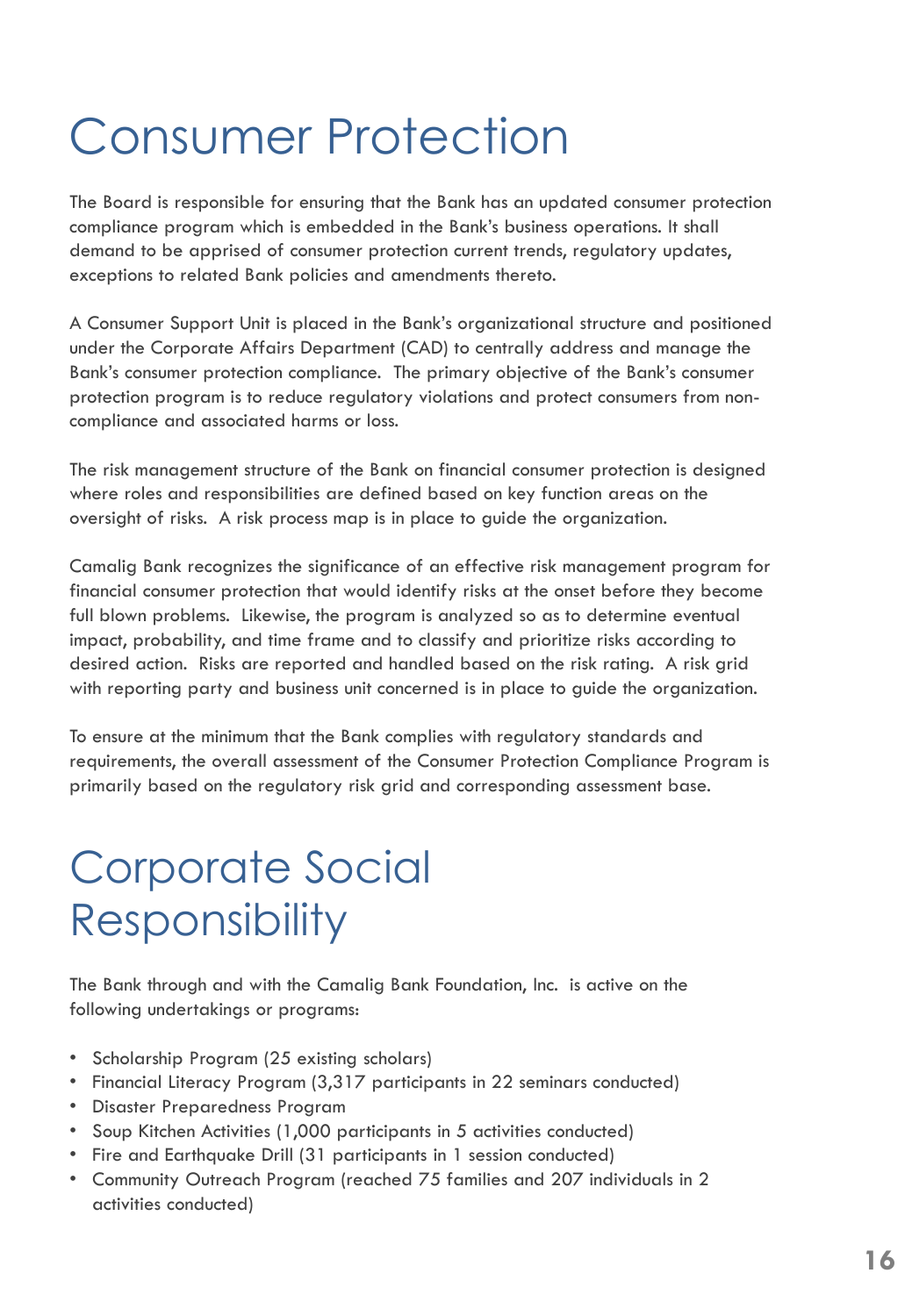# **Company** Information

## Organizational Structure

The Bank management believes that its organizational structure should enhance rightsizing, promote decentralization of duties, streamline crossfunctional teams, improve career-pathing and reinforce internal housekeeping programs.

The Bank's present organizational structure shall remain flexible to accommodate any adjustments to enhance the Bank's chances of achieving its established goals and objectives.

#### Corporate Office

The Corporate Office acts as the headquarters of the Bank where important functions are coordinated for the overall success of the organization. It plays a major role in the following areas of Bank management and/or operation: (1)Promoting good corporate governance across the organization; (2) Harnessing economy of scale through the balance of efficiency and effectiveness; (3) Driving of the Bank's competitive advantage towards the achievement of business goals; and (4) Delivering shared services for support and back-office functions.

#### Functional Groups

- Independent Group
- Relationship Management Group
- Product and Services Management Group
- Support and Delivery Management Group

#### Branch Banking Group

This group is composed of the Bank's branches which is divided into two (2) geographical groups each headed by a Group Head.

The Bank has 15 branches across Bicol Region, and as of 21 December 2017, the BSP has approved the Bank's application for authority to open 5 branch-lite units. (Please visit our official website, www.camaligbank.com.ph for the complete list of Camalig Bank branches.)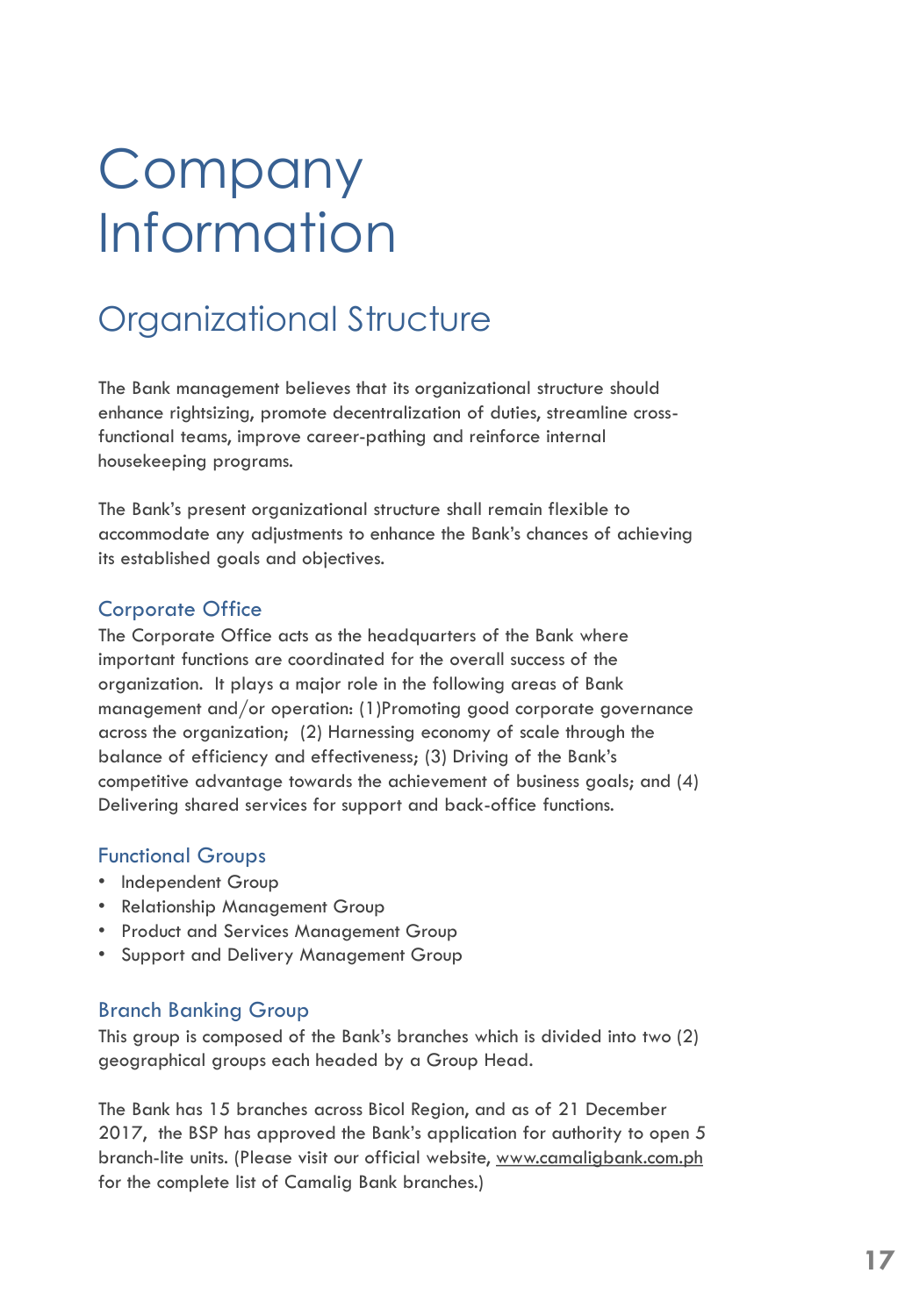## Officers and officers-in-charge

| <b>Name</b>                  | <b>Position</b>                                           |
|------------------------------|-----------------------------------------------------------|
| Jose Misael B. Moraleda      | Chairman / President                                      |
| Geraldine P. Moraleda        | <b>Chief Operations Officer</b>                           |
| Johanna B. Monis             | Corporate Secretary / Head - Corporate Affairs Department |
| Jo-Ann T. Pontanes           | Head - Compliance Department                              |
| Josephine V. Dino            | Head - Risk Management Department                         |
| Joy P. Carreon               | Head - Credit Department                                  |
| Quennie N. Zuñiga            | Head - Business Development Department                    |
| Ninette B. Banzuela          | Head - Personnel Administration Unit                      |
| Agnes Chona Magno-de la Cruz | Head - Training, Development, and Recruitment Unit        |
| Michael T. Fernandez         | Head - Finance Department                                 |
| Ma. Celeste B. Moraleda      | Head - Information Technology                             |
| Dominic A. Adra              | Head - Cash Operations Unit / Funding and Investment Unit |
| Kristian R. Belaguin         | Head - Central Clearing and Settlements Unit              |
| Rosemarie O. Dado            | Head - Internal Audit Department                          |
| Arnold L. Ajero              | Head - General Services Department                        |
| Ma. Rosewin B. Napay         | Head - Branch Banking Group 1                             |
| Francis Y. Egar              | Head - Branch Banking Group 2                             |
| Lhea R. Adra                 | Branch Manager – Head Office                              |
| Majel Joy B. Oriarte         | Cashier - Head Office                                     |
| Michelle G. Alvarez          | Branch Manager – Camalig Office                           |
| Jonalyn L. Mirafuentes       | Branch Manager - Legazpi Port Office                      |
| Rochelle B. Marbella         | Branch Manager – Daraga Office                            |
| Remedios D. Domo             | Branch Manager - Sorsogon City Office                     |
| Annelyn S. Amor              | Branch Manager – Bulan Office                             |
| Mario B. Faura, Jr.          | Branch Manager - Irosin Office                            |
| Jonel R. Ocay                | Branch Manager - Iriga City Office                        |
| Djohanna T. Alcaide          | Branch Manager - Ocampo Office                            |
| Clarice M. Aragon            | Branch Manager - Milaor Office                            |
| Zeth Y. Sales                | Branch Manager - Daet Office                              |
| Kathleen T. Muñoz            | Branch Manager - San Andres Office                        |
| Ma. Vithany T. Molet         | Branch Manager - Virac Office                             |
| Sheryll L. Navarro           | Branch Manager - Masbate City Office                      |
| Rodrigo A. Granadillos       | Security Officer                                          |
| Alexis M. Torremaña          | OIC Head - Credit Investigation and Appraisal Unit        |
| Leizel M. Patacsil           | OIC Head - Consumer Support Unit                          |
| Charis A. Borsigue           | OIC Branch Manager - Tabaco City Office                   |
|                              |                                                           |